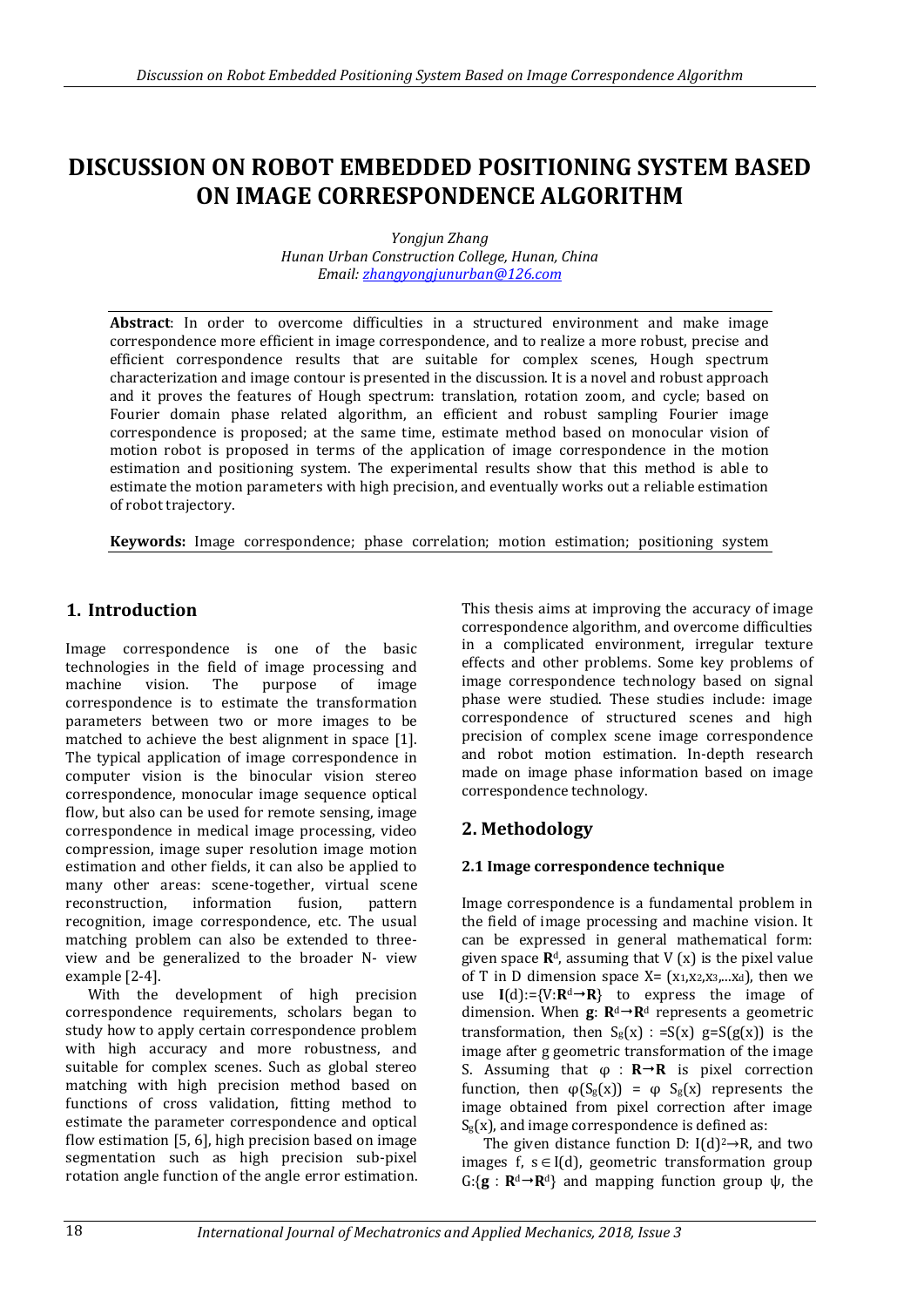image correspondence process is to find the transformation function g to shorten the distance between f and s (image corrected and yet to be matched), as shown below (1).

$$
g = \underset{\varphi \in \psi, g \in G}{\arg \min} \left\{ D \big( f, g \cdot s \cdot \varphi \big) \right\} \tag{1}
$$

Image correspondence methods include: direct correspondence methods in time domain (such as correlation method, time-domain image feature method, mutual information method, etc.) and correspondence methods in transform domain (such as phase correlation method, phase difference method, etc.) [7].

The image correspondence method in the time domain directly matches the image by the brightness information in the time domain. Cross correlation is a basic statistical method for image correspondence in time domain [8]. It can get the least squares solution of image correspondence problem and the correspondence process is shown in Figure 1.



*Figure 1 Cross correlation correspondence flow chart*

According to the properties of Fourier transform, the properties of the image translation, rotation, zoom and others have a corresponding response in the frequency domain, the translation of the two images correspond to the image phase difference. Image  $f_1$  and  $f_2$  fits  $f_2(x,y)=f_1(x-d_x,y-d_y)$ , then the below formula (2) is the phase correlation spectrum, in which  $F_1(u,v)$  and  $F_2(u,v)$  are the Fourier transform of  $f_1(x,y)$  and  $f_2(x,y)$ . (\*) denotes complex conjugate, (2) the inverse Fourier transform is a delta function with translation parameters as the centre. The inverse Fourier transform (IFFT) of equation (2) produces phase correlation spectrum, and the corresponding point to the maximum value is the parameters of translation for estimation.

$$
R = \frac{F_1(u, v) F_2^*(u, v)}{|F_1(u, v) F_2^*(u, v)|} = e^{(ud_x + vd_y)}
$$
(2)

Time frequency transformation is a basic tool for signal processing and analysis. It decomposes the time domain signal into amplitude and phase in frequency domain. Amplitude and phase play different roles in signal reconstruction. A lot of important features of signals are stored in the phase [9]. When two images  $f(x, y)$  and  $g(x, y)$  can have translation motion (x<sub>0</sub>, y<sub>0</sub>), which is  $f(x,y)=g(x-x_0,y$  $y_0$ ), then  $F(u,v)$  and  $G(u,v)$  respectively are the Fourier transformation of the two images. According to the Fourier translation theory, the response of the translational motion in the frequency domain from the airspace is the linear phase difference of two signals in the Fourier domain, then  $F(u,v)$  and  $G(u,v)$ follows the below expression:

$$
F(u, v) = G(u, v) \exp\left(-i2\pi \left(\frac{ux_0}{M} + \frac{vy_0}{N}\right)\right)
$$
\n(3)

The phase correlation theory is presented on the basis of the above formula, as shown in formula (4):

$$
R_{fg}(x_0, y_0) = \frac{F(u, v)G^*(u, v)}{|F(u, v)G^*(u, v)|} = \exp\left(-i2\pi\left(\frac{ux_0}{M} + \frac{vy_0}{N}\right)\right)
$$
\n(4)

Among them, (\*) denotes complex conjugate.  $R_{fg}(x_0, y_0)$  is called the phase correlation spectrum, phase spectrum is the phase difference of two images, the phase correlation spectrum is made by inversing Fourier transform phase correlation spectrum response function.  $(x_0, y_0)$ , is the centre of 2D Delta function  $\delta(x-x_0,y-y_0)$ , search the position corresponding to maximum response function, namely the translation parameters to be estimated, estimation process as shown in figure 2.



*Figure 2 Phase correlation method to estimate the motion of image translation*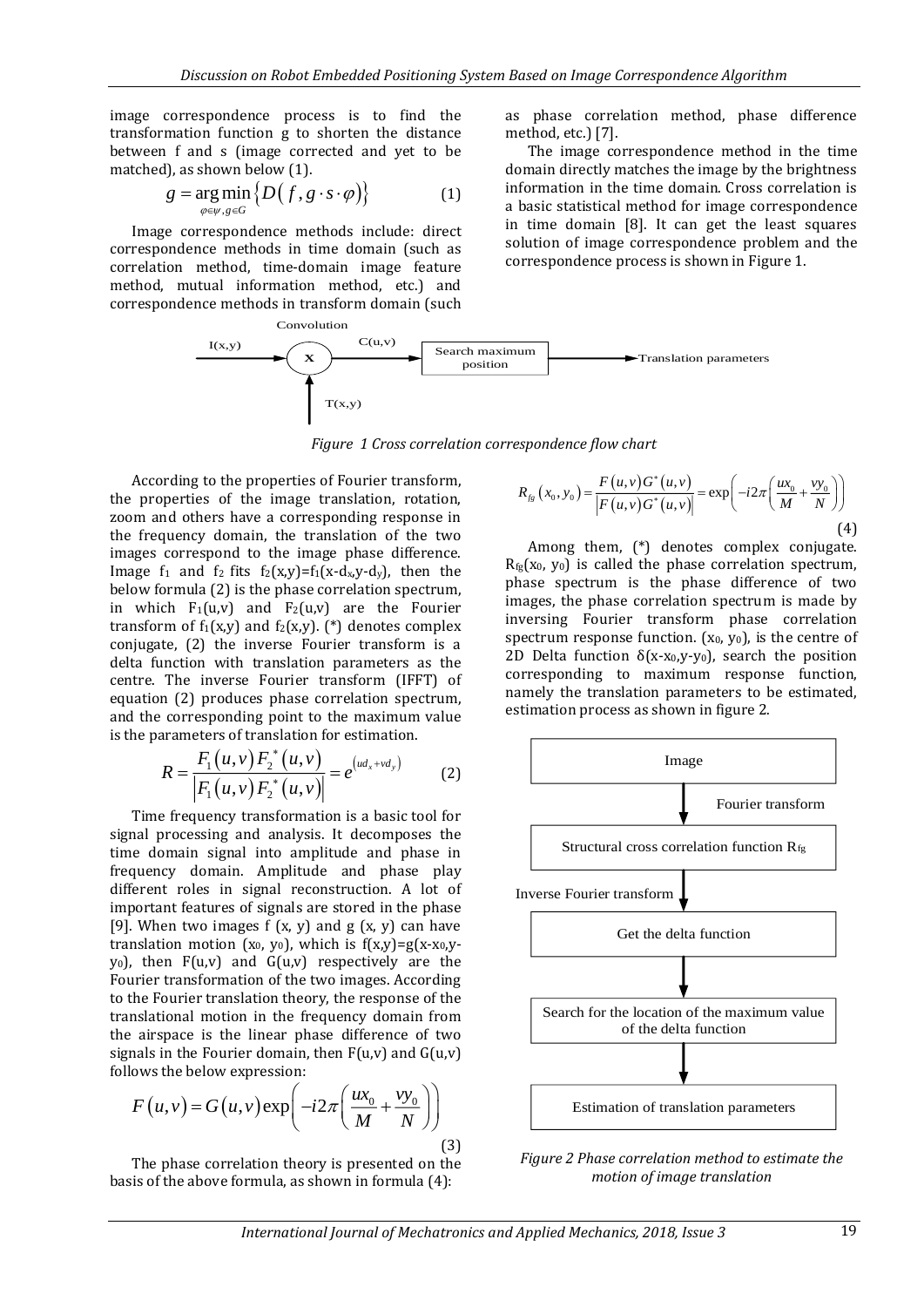#### **2.2 Image correspondence methods**

Hough transform is usually used to detect straight lines, circles and other analytic geometry in an image. It has phase characteristics. The advantage of Hough transform is to transform the more difficult global detection problem into the relatively easy local peak detection problem in parameter space. In addition, Hough transform is also one of the classical parameter estimation methods, but the huge space complexity and time complexity become unfavourable factors in its application. Therefore, Hough transform is mostly carried out in the feature space of image [10,11].

The point set P in image space S, after the Hough transform obtains the corresponding  $HT[\theta,\rho]$ ; the given function g features translational invariance, i.e. given  $f'(t)=f(t+a)$ , then we have  $g[f]=g[f']$ . In order to retain as much information of the image, esp. the shape and scale, as possible, and to facilitate the use of correlation function of local maxima to estimate the rotation angle φ. By referring to the related literature with translational invariance of the Hough spectrum, Hough spectrum with such feature is briefly defined in the paper, namely, it not only considers the parameter space division number, but also considers the radial pixel in the distance in Hough space. It is necessary for estimating the parameters for zooming.

$$
HS_{g}[i](\theta) := \sum_{j=1}^{n} t_{j}(\rho_{j} - \overline{\rho})^{2} \cdot \left(\sum_{j=1}^{n} t_{j}\right)^{-1}
$$
 (5)

The transverse coordinates in the Hough spectrum, θ, represent the spectral phase, and the ordinate  $HS<sub>g</sub>[i](\theta)$  represents the spectral amplitude. In the formula,  $t_i$  for all pixels by Hough transform in (J, 0) the number of voting, which is shown below

$$
\overline{\rho} = \sum_{j=1}^{n} \left(\rho_j \cdot t_j\right) \cdot \left(\sum_{j=1}^{n} t_j\right)^{-1} \tag{6}
$$

The correspondence Hough spectrum inherits the rotation and periodic characteristics of Hough space. It transforms the rotation into the translation of the spectrum in the phase axis, and transforms the scaling parameter into the spectrum to zoom along the amplitude axis. In addition, the matched Hough spectrum is invariant under translational transformation.

Fourier transform is one of the commonly used transformation methods in the field of signal processing. The theory of image registration based on Fourier transform is the theory of Fourier translation. However, the traditional domain Fourier phase correlation technique can only estimate parameters pixel, or as a more accurate method of initial estimates, the registration accuracy needs to be improved, sub-pixel registration method is proposed on the basis of the main zero fill (zero padding) method, phase correlation spectrum

interpolation method and phase correlation spectrum the fitting method, high precision [12] to achieve high efficiency.

In general, for two-dimensional discrete signal f (x, y), its Fourier transformation is defined as formula (7), of which u=0, 1… M-1, v=0, 1... N-1.

$$
F(u, v) = \frac{1}{\sqrt{MN}} \sum_{x=0}^{M-1} \sum_{y=0}^{N-1} f(x, y) \exp\left[-j2\pi \left(\frac{ux}{M} + \frac{vy}{N}\right)\right]
$$
(7)

The Fourier translation theory is the basis of image registration in the Fourier domain, that is, the translation of signals in the time domain corresponds to their linear phase difference in the frequency domain. The traditional POC (phase correlation) technology can only estimate the parameters of pixel level precision, and its registration accuracy needs to be improved. In this paper, an Enhanced Phase Only Correlation (EPOC) method based on frequency domain local sampling Fourier transform is proposed, which can accurately process image correspondence [13]. EPOC constructs a matrix based up sampling transform in the local region around the peak of pixel level accuracy of phase correlation spectrum, and obtains robust, efficient and accurate sub-pixel estimation parameters. The classical POC method as the pretreatment of EPOC POC, the estimated phase correlation peak as the construction of sampling matrix parameters, and the inverse Fourier transform matrix in the form of a small neighbourhood around it, get the Delta function, so as to obtain sub-pixel precision registration parameters. The flowchart of EPOC for image translation estimation is shown in Figure 3.



*based on EPOC*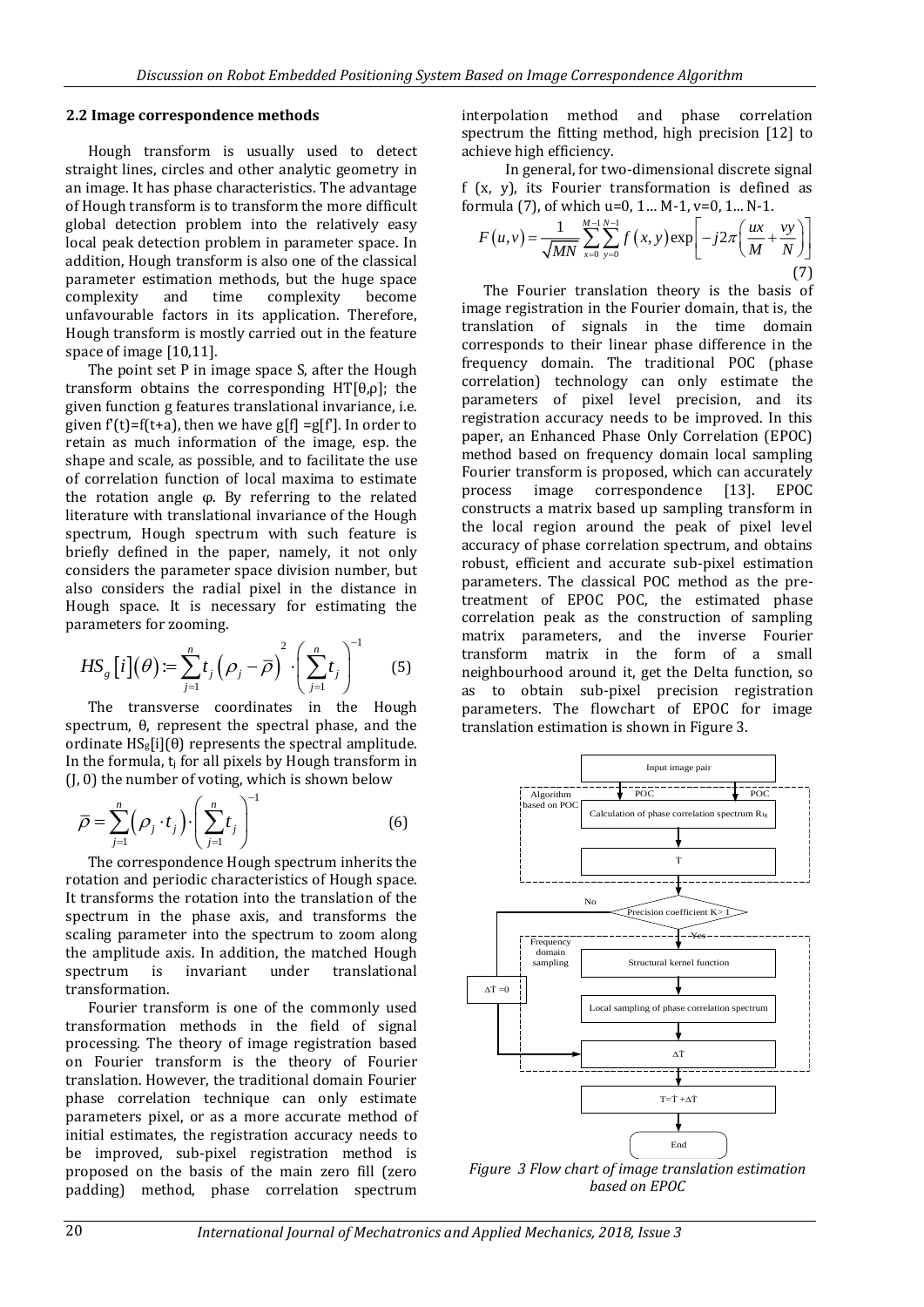The analysis of time-frequency transformation indicates that the translation of image only affects the phase of the image in the frequency domain. The rotation and scaling parameters of the image are consistent with the rotation and scaling of the amplitude spectrum of the image in the frequency domain, as shown in Figure 4.

Therefore, the image in the Cartesian coordinate system rotation and zoom can be transformed into the translation in the amplitude spectrum in the logpolar space, a phenomenon known as the frequency response of rotation and zoom phenomenon, namely amplitude spectrum is invariant in translation, when the signal is transformed into frequency domain when rotating, zoom and pan are decoupled.



*Figure 4 Fourier domain parameter decoupling*

#### **2.3 Image motion and robot motion model**

The system architecture of estimating the motion parameters of the robot with a single camera as a sensor is shown in Figure 5. The system consists of two main parts: the motion estimation of the image and the estimation of the motion parameters. The corrected image sequence is used as the input of the motion estimation part of the image. The motion parameters are calculated with multi-scale optical flow field as input parameters, and the yaw angle,

pitch angle and translation parameters are estimated according to the robot motion model and the block RANSAC algorithm. Motion estimation system shows the process of estimating motion parameters of platform from monocular vision image sequence, which includes two main steps: image correspondence, instantaneous relative motion measurement in image space and instantaneous relative motion measurement in 3D world coordinates.



*Figure 5 Motion estimation systems for monocular vision robot*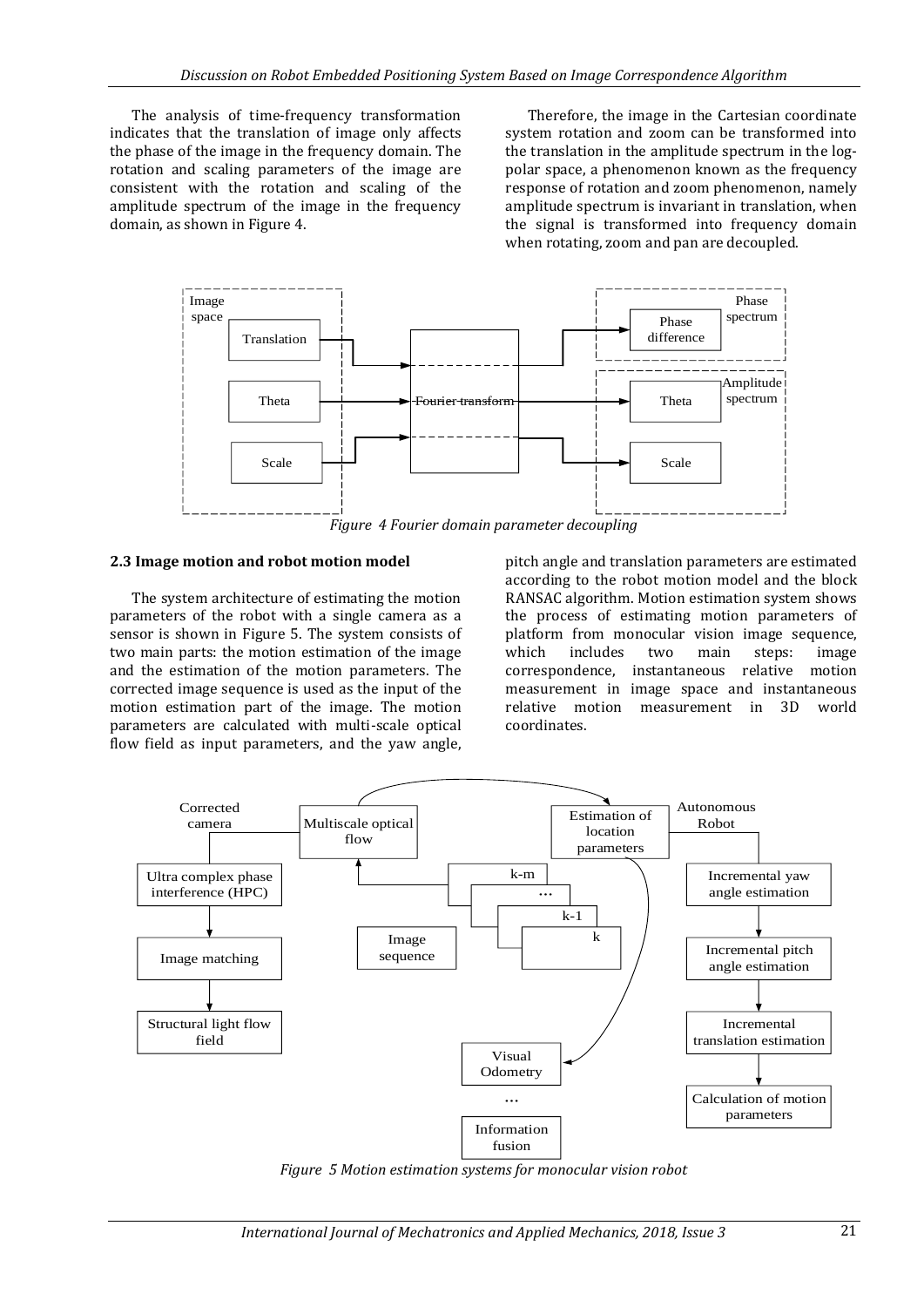Assuming that the robot is in a static environment, the coordinate system OXYZ is fixed to the forward camera. As shown in Figure 6, the Z axis is in accordance with the optical axis. The rigid body motion between the space points can be decomposed into rotational motion  $\Omega = (\Omega_X, \Omega_Y, \Omega_Z)$ <sup>T</sup> and the translational  $T = (T_X, T_Y, T_Z)$ <sup>T</sup>. The coordinates of the scene point P in the camera coordinate system are represented by (X, Y, Z). (x, y) represents the corresponding pixel coordinates on the image plane, and the image plane is located at the focus, namely Z=fc. The motion of the camera can also be considered to be the motion of the static scene point P relative to the camera coordinate system.



*Figure 6 Coordinate system*

By the perspective geometry relation, the motion of the two-dimensional image point (x, y) in the image plane (U, V) is expressed as

$$
\begin{bmatrix} u \\ v \end{bmatrix} = \begin{bmatrix} \frac{-f_c T_x + x T_z}{z} + \frac{xy}{f_c} \Omega_x - \left(\frac{x^2}{f_c} + f_c\right) \Omega_y + y \Omega_z \\ \frac{-f_c T_y + y T_z}{z} + \left(\frac{y^2}{f_c} + f_c\right) \Omega_x - \frac{xy}{f_c} \Omega_y - x \Omega_z \end{bmatrix}
$$
(8)

The above formula features the model of the relationship between the motion of the robot and the motion of the image. The influence of robot translation and rotation on image production is independent and separable, and the rotation components of motion are independent of scene structure. Scene depth Z only affects translation components.

The visual odometer consists of two main parts: ego-motion estimation and motion trajectory reconstruction. The former estimates the incremental motion according to the optical flow field, and the latter restores the position and attitude of the robot in the world coordinate system. 4-DOF self-localization model based on incremental estimation of separate rotation and translation parameters, and rotation parameters can be estimated by the optical flow vector of far field, when the pitch angle and yaw angle compensation, the optical flow vector of the area near to robust estimation of translation parameters, Figure 7 is the image of the optical flow image and the far zone (far region) and near (near region) schematic partition.



*Figure 7 Image partition schematic diagram*

## **3. Results and Discussion**

#### **3.1 Hough spectrum related image registration experiment**

The correspondence process of Hough spectrum image registration, the first two groups of shape boundary coordinate data is mapped to the Hough

space. Construct correspondence Hough spectra of the two Hough spectrum to process, and obtain the translation angle φ, i.e. the rotation angle between shapes; estimate shape zoom factor  $\alpha$ ; and process related Hough density function after alignment, calculate the shape shift T. Through this series of operations, the registration between two shapes is completed, that is, the estimation of the rotation,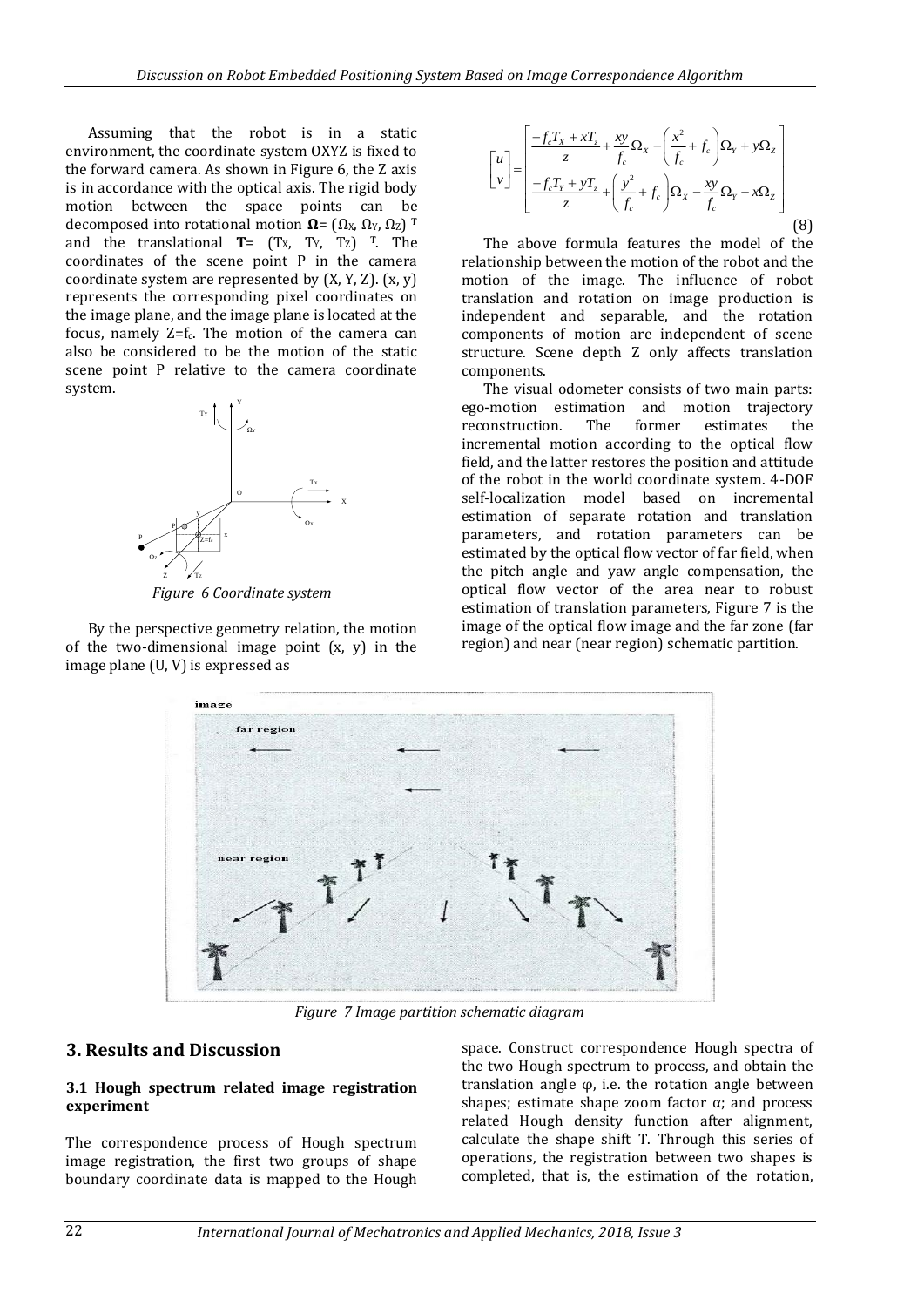zoom and translation parameters. The detailed flow chart is shown in Figure 8. The key steps of registration algorithm include: the construction of Hough spectral correlation function, the extraction of rotation parameter φ, the construction of Hough spectral scaling function and the scaling factor  $\alpha$ , the construction of Hough density correlation function and the extraction of translational parameter T.



*Figure 8 Shape registration flow chart of Hough spectrum*

Features including translation, rotation, scaling and periodic, makes Hough spectrum suitable for image registration. In order to verify its performance, a lot of experiments are carried out on the shape provided by SIID shape set. Figure 9 corresponds to the shape of the Hough spectral representation shows the estimation results of shape registration parameters based on Hough spectrum of the registration results is to shape registration plans in

accordance with the registration results are rotating, zoom, scale and shift transform and template shape graph display results in the same coordinate system. The upper graph shows the image of the registration parameters. The experimental results show that the registration method based on Hough spectrum has good registration effect and precision for any complex shape.



*Figure 9 Hough spectrum representation of shape*

In order to further verify the effect on the accuracy of registration, different levels of zero mean white Gauss noise are added in the registration form in an image.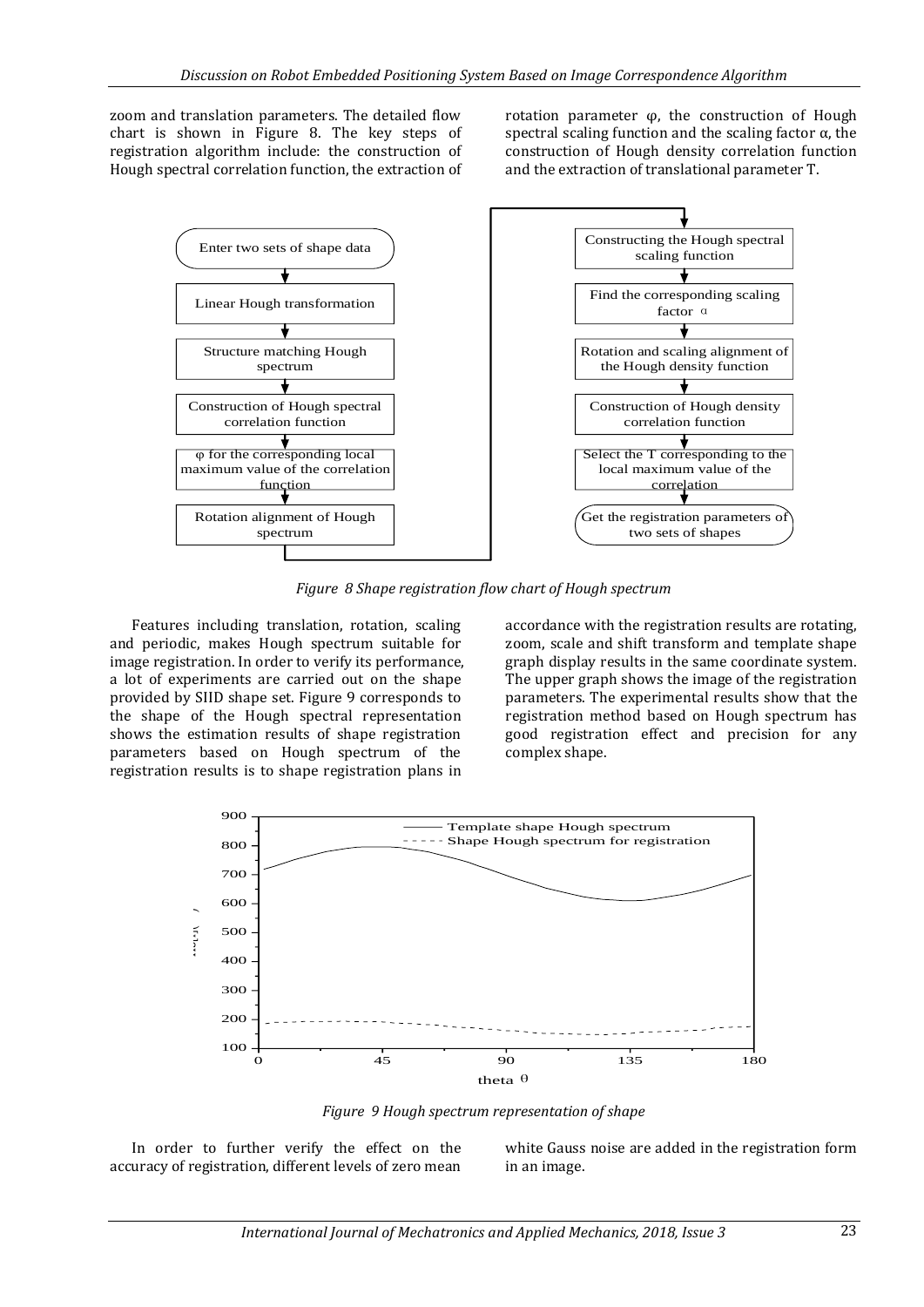The actual translation, zoom, rotation parameters: (-15, -11), 1.4 pixels, 12 degrees, respectively, and

the shape of template matching results are shown in table 1.

|       | Tuble 1 Region anon't coults and or all or one lovels of no |                        |        |                             |  |  |  |
|-------|-------------------------------------------------------------|------------------------|--------|-----------------------------|--|--|--|
| Group | Noise variance                                              | Translation<br>(pixel) | Scale  | Theta parameter<br>(degree) |  |  |  |
|       |                                                             | $(-15,-11)$            | 1.4044 |                             |  |  |  |
|       | 0.03                                                        | $(-15,-11)$            | 1.4020 |                             |  |  |  |
|       | 0.07                                                        | $(-15,-11)$            | 1.3977 |                             |  |  |  |
|       | 0.10                                                        | $(-15,-11)$            | 1.4018 |                             |  |  |  |
|       | 0.12                                                        | $(-18,-11)$            | 1.3930 |                             |  |  |  |

*Table 1 Registration results under different levels of noise*

When adding proper amount of zero mean Gauss white noise to registration shapes (such as delta < 0.10), but sees no significant influence on translation, rotation of the registration parameters, then it has little effect on the zoom parameter. When the noise is stronger (such as delta  $=0.12$ ), the noise has a great influence on the registration results. When the contour of a shape is extracted, the effect of noise can be further reduced if appropriate noise suppression algorithm is adopted. In general, the registration method based on Hough spectrum has strong ability to resist noise.

In order to verify the adaptability of the image correspondence method based on matching Hough spectrum registration, a comprehensive test of various shapes, various translation amplitudes, various scaling ratios and quadrant rotation angles is

carried out on the SIID shape set. Put forward to the related literature of Hough spectrum is in the SIID data sets of matching experiments, figure 10 shows the experimental results of statistics, the experiment was divided into anti-noise performance and antiblocking performance of two parts, anti-noise experiments, adding random variance in the range of  $0$ ~0.2 of the Gauss white noise in the image, and statistics experiment 50 times. In the anti-occlusion experiment, the size of the  $0 \sim 1/5$  image was randomly added to the occlusion and carried out 50 statistical experiments. The experiment shows that the method is better than the literature method in the field of anti-noise and occlusion. To sum up, the matching method based on matched Hough spectrum has strong adaptability and has important application value



*Figure 10 Comparison of experimental results on Camel images of SIID shape set*

### **3.2 Performance and registration experiment of EPOC algorithm**

The accuracy of the EPOC algorithm for rotation and translation estimation is evaluated through the classic sub pixel registration and the EPOC method. Table 2 shows the average error and maximum error statistics of the traditional POC method, the EPOC method and the PPFT method for estimating the

rotation angle. Through experiments and analysis, we find that when the accuracy coefficient is 10, the average error estimated by EPOC method is about 0.1 degree, and the maximum error is less than 0.8 degree on a given image. The experiment shows that EPOC method can estimate with a higher precision of rotation angle compared with PPFT method.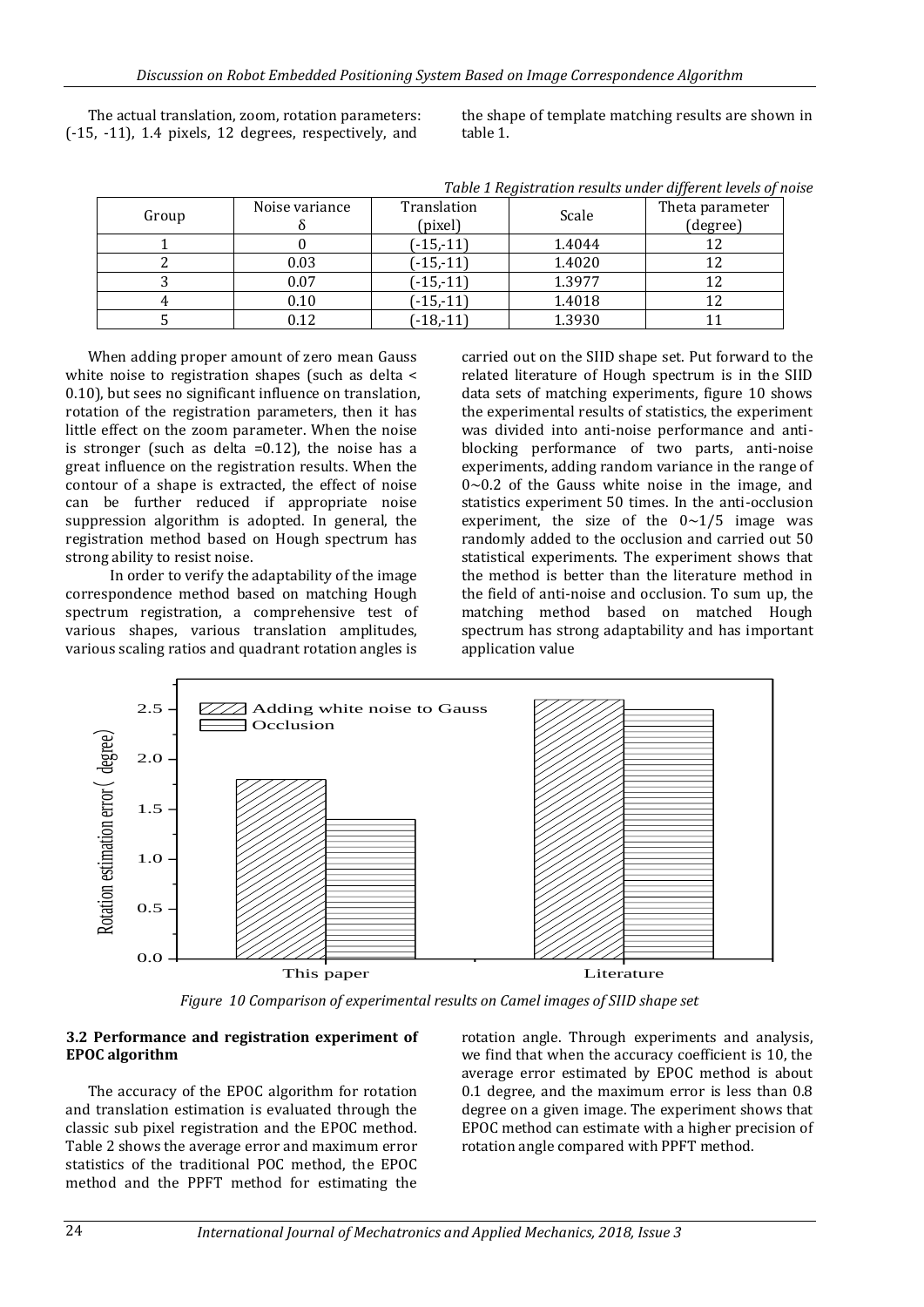|   | POC.    |         | A method based on PPFT |         |                               |         | EPOC $(k=10)$ |         |
|---|---------|---------|------------------------|---------|-------------------------------|---------|---------------|---------|
|   |         |         | Ω                      |         | $\Omega_{\rm N}$ (normalized) |         |               |         |
|   | Average | Maximum | Average                | Maximum | Average                       | Maximum | Average       | Maximum |
|   | error   | error   | error                  | error   | error                         | error   | error         | error   |
| a | 0.82    | 1.49    | 0.68                   | 1.28    | 0.73                          | 1.14    | 0.097         | 0.493   |
| b | 0.88    | 1.31    | 0.72                   | 1.77    | 0.72                          | 1.29    | 0.101         | 0.616   |
| c | 0.87    | 1.49    | 0.90                   | 1.44    | 0.87                          | 1.20    | 0.100         | 0.767   |
| d | 0.86    | 1.30    | 0.83                   | 2.12    | 0.80                          | 1.66    | 0.101         | 0.766   |

*Table 2 Statistical error of rotation angle estimations (°)*

Further, from the description of the EPOC method, we find that the precision coefficient k affects the accuracy of registration. Now we analyze a series of experiments to estimate the effect of k on the estimation error in the process of high accuracy rotation angle estimation. The experiment uses 256 x 256 Lena image. The statistical curve of the

estimated error of the rotation angle estimation with the precision coefficient k from 1 to 20 is shown in Figure 11. When k increases from 1 to 5, the registration error decreases rapidly. However, when it is more than 20, the estimation error is balanced. In a word, when k is between 5 and 20, we can get a higher precision of rotation angle estimation.



*Figure 11 The influence of the accuracy coefficient K on the estimation error of the rotation angle*

### **3.3 Experiment and analysis of robot location estimation based on image matching**

The image sequence obtained by the independent platform is used as the data source to verify the mileage calculation method based on the monocular vision. From the example of running independent platform in rural road environment, continuous

image from the platform is used to estimate the trajectory of the platform, analysis of the pitch angle increment can have pitch angle distribution and change trend of the entire process, it can be used as a quantitative road bumpiness measurement and it shows indirect characteristics of rural road that it is not smooth. The distribution of the pitch angle in the whole process is shown in Figure 12.



*mileage during the whole experiment*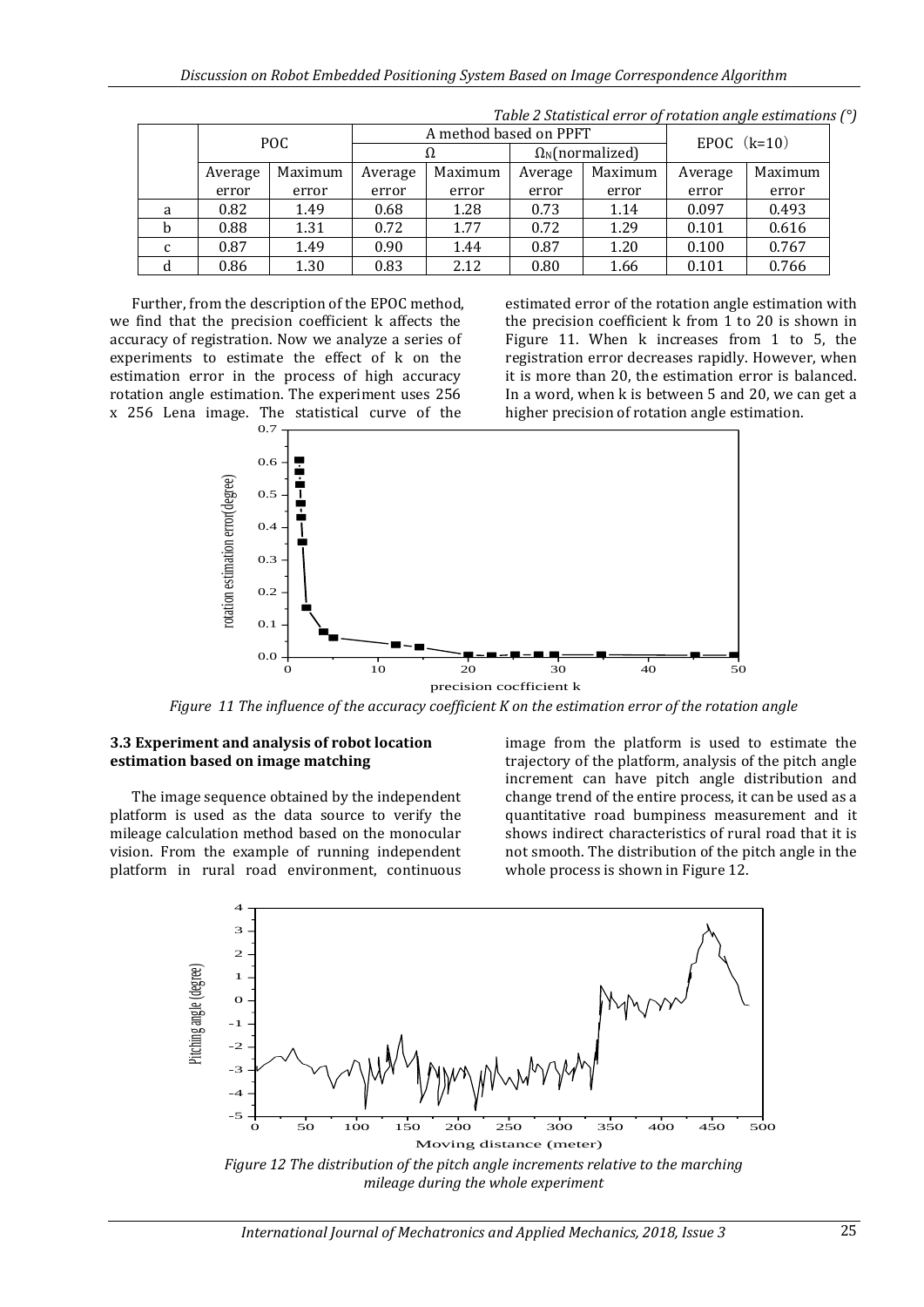The 3DOF model, visual odometer, scale invariant feature (SIFT) based visual odometer method and phase based derived optical flow and 4DOF selfpositioning model visual odometer are compared. In the SIFT based method, SIFT feature detection operator is used to detect continuous image features. RANSAC algorithm is used to exclude outliers and optimize the basic matrix (Fundamental Matrix) and the essential matrix (Essential Matrix), and estimate 6DOF parameters to build the robot trajectory. Figure 13 shows the experimental results of the contrast, and the experimental results show that we propose a more optimized strategy compared to the 3DOF model or the SIFT based approach.



*Figure 13 The trajectory of the estimation of the visual positioning system and its comparison with other methods*

From the above experiments, we find that the optimized vision location system has broad prospects for application in combination with more robust and precise location and orientation systems. The system based on self-localization is super linearly accumulated along with the increase of robot's travelling distance. This inevitably restricts the application of the self- positioning method to the long-distance navigation system. However, if combined with other sensors, such as electronic compass, the long-distance performance of self-positioning system can be greatly improved, and the cumulative error can be reduced to a linear relationship with the operation distance.

It is well known that when the matching of signal level between two images is matched with the feature level, the former is very weak in computing efficiency. In fact, the time consumed for optical flow estimation induced by super complex wavelet phase is much more than that based on SIFT. The time consumption of RANSAC is mainly dependent on the number of optical flow vectors or features. In general, the proposed approach is slightly more time-consuming than the SIFT and RANSAC approach, and Figure 14 shows a comparison between the two in terms of average time consumption.



*Figure 14 Comparison of average time consumption*

## **4. Conclusion**

In this paper, we propose a new algorithm based on image phase information, including structured image matching, high-precision image matching and phase-based image correspondence. By matching the Hough spectrum estimation of shape translation, rotation and zoom between the effective parameters of noise and occlusion, it has shown good robustness and high precision; for high precision image correspondence problem, phase correlation algorithm with an efficient and robust method of image sampling is proposed on the frequency domain. Through these algorithms, the accuracy and robustness of the image correspondence are improved and the applicability of the complex scene images, such as the robot positioning system, and so on.